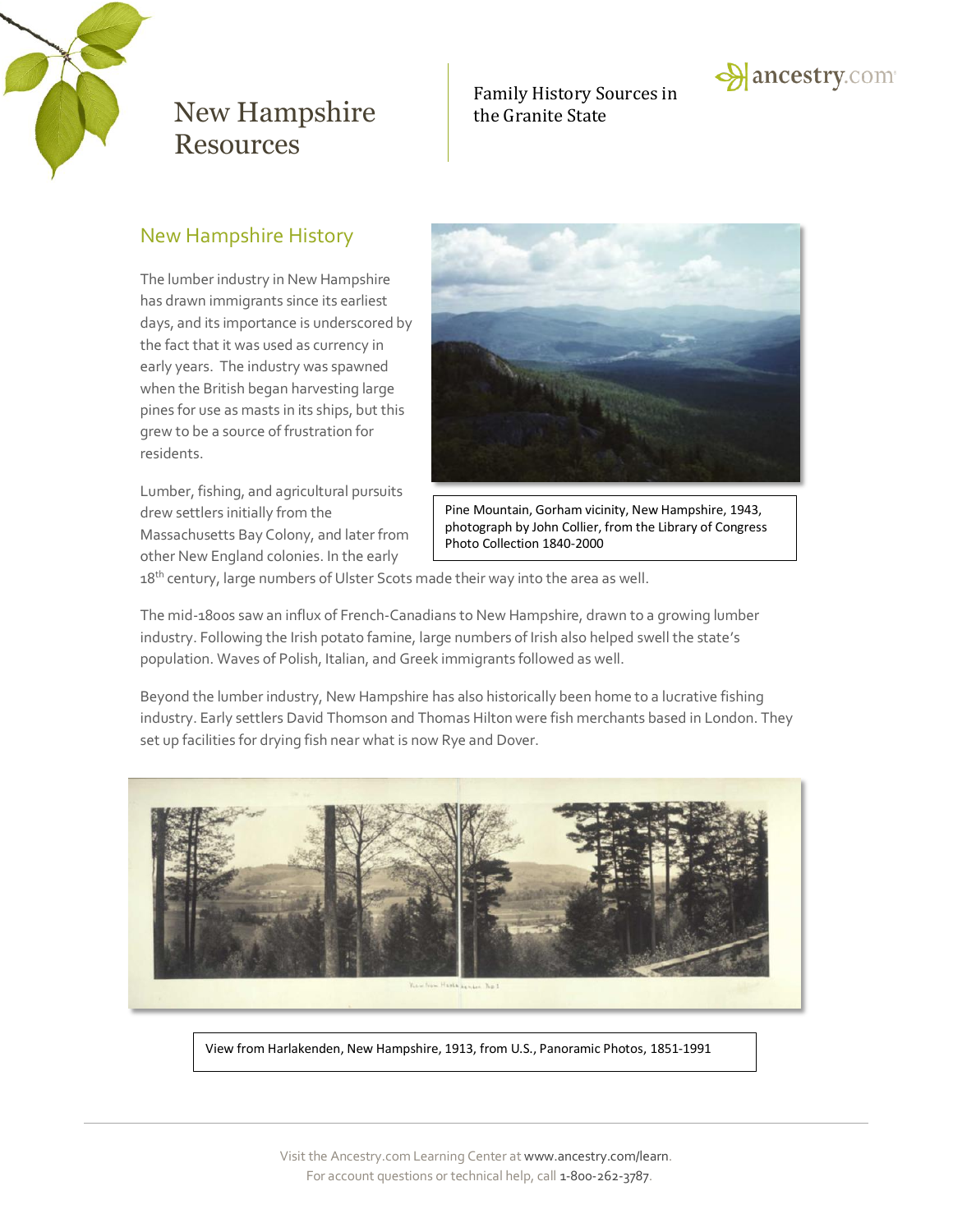

# Family History Sources in



### New Hampshire Census Records

Federal censuses for New Hampshire began in 1790. The 1800 census does not include the following towns in Rockingham County: Atkinson, Greenland, Hampton, Hampton Falls, Londonderry, Northampton, Pelham, Plaistow, Salem, Seabrook, Stratham, and Windham. Some Strafford County towns are also missing from the 1800 census, including Alton, Barnstead, Brookfield, Effingham, Gilmanton, Middleton, New Durham, Ossipee, Tuftonboro, Wakefield, and Wolfeborough. However, the 1798 U.S. Direct Tax has been found for nine of these towns and published by Heritage Books.

For the 1820 census, all records for Grafton County and parts of Rockingham (Gosport, Greenland, New Castle, Newington, Portsmouth, and Rye) were lost. Only Center Harbor, Gilford, Moultonborough, New Hampton, and Sanbornton records are available for Strafford County for that year.

For the provincial period, various enumerations exist for the years 1732, 1744, 1767, and 1776. All are available at the New Hampshire Records and Archives, and, except for 1732, appear in the multi-volume set of New Hampshire Provincial and State Papers, described below in "Additional Sources."

#### **Related Censuses Available on Ancestry.com:**

- [U.S. Federal Census Mortality Schedules, 1850-1885](http://search.ancestry.com/search/db.aspx?dbid=8756) (includes New Hampshire schedules 1850-1870)
- [1890 Veterans Schedules](http://search.ancestry.com/search/db.aspx?dbid=8667)
- Inhabitants of New Hampshire, 1776

## New Hampshire Immigration and Travel Records

- New England, The Great Migration and The Great Migration Begins, [1620-1635](http://search.ancestry.com/search/db.aspx?dbid=2496)
- **[Border Crossings: From Canada to the U.S., 1895-1956](http://search.ancestry.com/search/db.aspx?dbid=1075)**
- [Border Crossings: From U.S. to Canada, 1908-1935](http://search.ancestry.com/search/db.aspx?dbid=1344)

| Population |         |
|------------|---------|
| 1790       | 141,885 |
| 1800       | 183,858 |
| 1810       | 214,460 |
| 1820       | 244,155 |
| 1830       | 269,328 |
| 1840       | 284,574 |
| 1850       | 317,976 |
| 1860       | 326,073 |
| 1870       | 318,300 |
| 1880       | 346,991 |
| 1890       | 376,530 |
| 1900       | 411,588 |
| 1910       | 430,572 |
| 1920       | 443,083 |
| 1930       | 465,293 |
| 1940       | 491,524 |
| 1950       | 533,242 |
|            |         |

**A** ancestry.com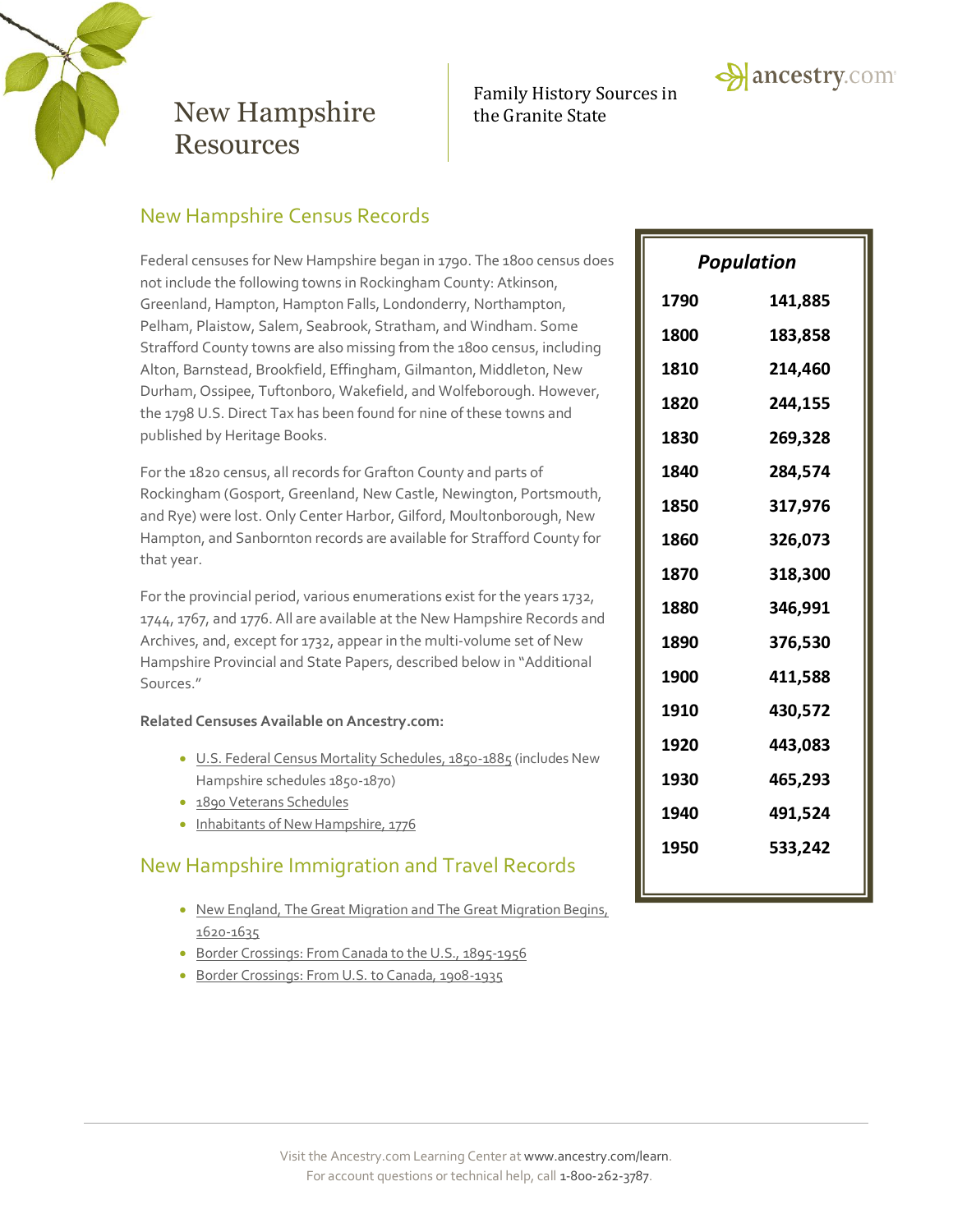

Family History Sources in



### New Hampshire Vital Records

Vital events are recorded in town or city clerk's offices. Today each town or city sends copies of its vital events to the Bureau of Vital Records. Statewide compilation, however, did not begin until a law was passed in 1866, and total compliance was not accomplished until the 1880s.

 New Hampshire [Division of Vital Records Administration:](http://sos.nh.gov/vital_records.aspx) Holds records of births, marriages, and deaths from 1640, and divorces from 1880. New Hampshire statutes allow general public access to birth records prior to 1909; deaths, marriages and divorces prior to 1959 for genealogical research. Records area available from the genealogical research room located in Concord. See the FAQ for details.

#### **New Hampshire Vital Records on Ancestry.com**

- New Hampshire, [Marriage and Divorce Records, 1659-1947](http://search.ancestry.com/search/db.aspx?dbid=5241)
- [New Hampshire, Marriage Records Index, 1637-1947](http://search.ancestry.com/search/db.aspx?dbid=2554)
- [New Hampshire, Death and Burial Records Index, 1654-1949](http://search.ancestry.com/search/db.aspx?dbid=2555)
- [New Hampshire, Death and Disinterment Records, 1754-1947](http://search.ancestry.com/search/db.aspx?dbid=5242)
- [New Hampshire, Births and Christenings Index, 1714-1904](http://search.ancestry.com/search/db.aspx?dbid=2559)
- [New Hampshire, Birth Records, 1659-1900](http://search.ancestry.com/search/db.aspx?dbid=4582)
- U.S., New [England Marriages Prior to 1700](http://search.ancestry.com/search/db.aspx?dbid=3824)

### Military Collections

- [New Hampshire Military Collections](http://search.ancestry.com/Places/US/New-Hampshire/Default.aspx?category=39)
- [1890 Veterans Schedules](http://search.ancestry.com/search/db.aspx?dbid=8667)
- [U.S., Union Soldiers Compiled Service Records, 1861-1865](http://search.ancestry.com/search/db.aspx?dbid=2344)

## Other Collections

- [U.S., Indexed County Land Ownership Maps, 1860-1918](http://search.ancestry.com/search/db.aspx?dbid=1127)
- [U.S. City Directories, 1821-1989](http://search.ancestry.com/search/db.aspx?dbid=2469) (Use the browse box in the upper right corner to determine what directories are available for your ancestor's area. If they lived in a rural area, check to see if that area was included with a larger city in the vicinity.)

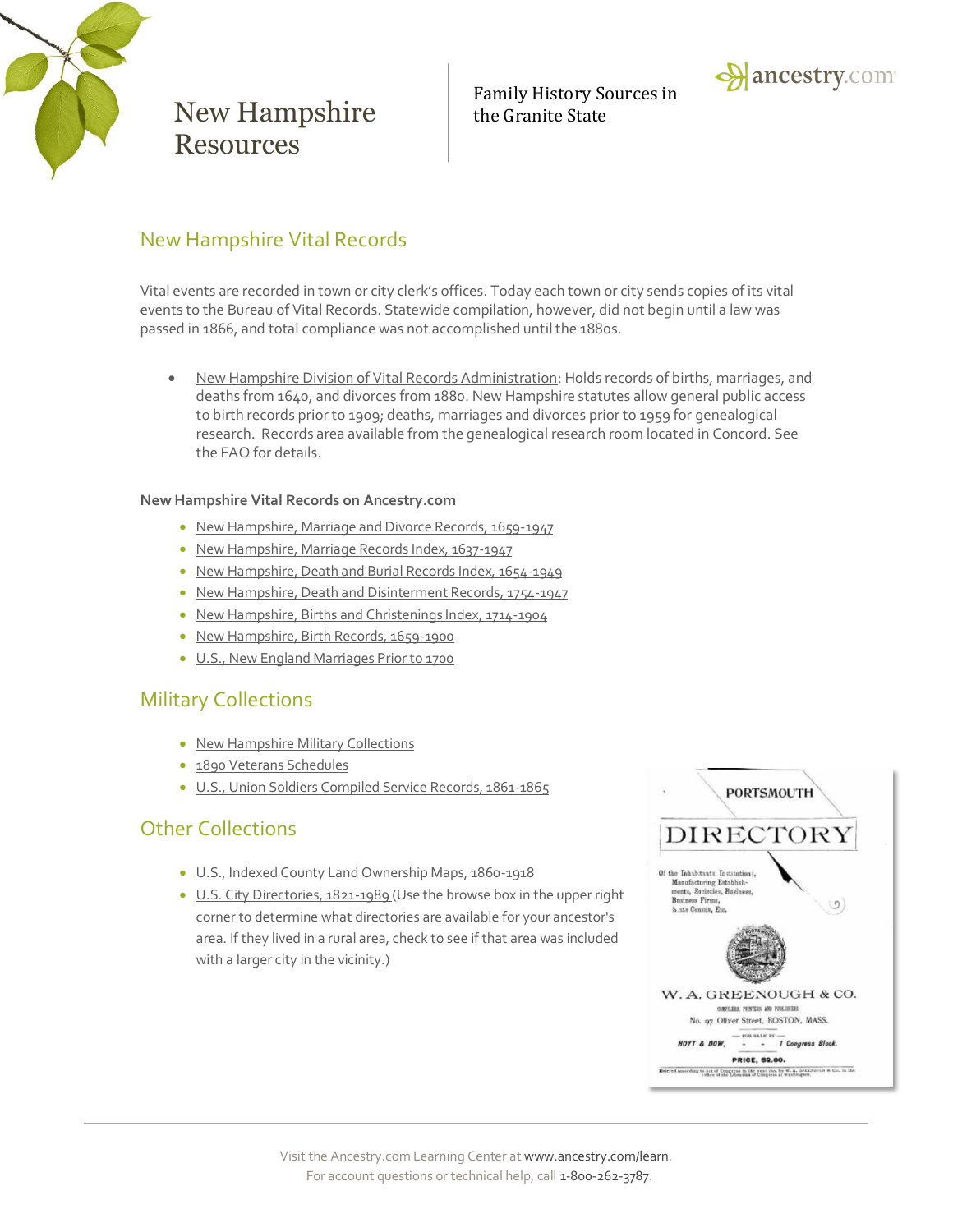

Family History Sources in



### Other State Resources

- [New Hampshire State Archives genealogy page](http://sos.nh.gov/arch_rec_mgmt.aspx)
- [New Hampshire State Library genealogy page](http://www.nh.gov/nhsl/services/public/genealogy.html)
- [New Hampshire Historical Society](http://www.nhhistory.org/)
- [New Hampshire Society of Genealogists](http://nhsog.org/)
- [New Hampshire GenWeb](http://www.usroots.com/usgwnhus/)
- [The National Archives at Boston:](http://www.archives.gov/boston/) This facility maintains records from Federal agencies and courts in New Hampshire, including census, military, court, naturalization, and immigration records.
- [New England Historic Genealogical Society:](http://www.americanancestors.org/home.html) NEHGS holds a wide range of records on New England states, including New Hampshire.

### Help and Advice

- New Hampshire [Family History Research](http://www.ancestry.com/wiki/index.php?title=History_of_New_Hampshire)
- [New Hampshire](http://www.ancestry.com/wiki/index.php?title=New_Hampshire_Town_Resources) Town Resources
- [Map of New Hampshire](http://www.ancestry.com/wiki/index.php?title=Map_of_New_Hampshire)

**View all New Hampshire [collections on Ancestry.com](http://search.ancestry.com/Places/US/New-Hampshire/Default.aspx)**

## Significant Dates (through 1934)

**1622 -** The area that would become New Hampshire was home to the Abnaki, Malecite, Passamaquoddy, and Pennacook tribes of Native Americans. In 1622, King James I of England granted land in the area to John Mason and Sir Fernando Gorges. Land between the Merrimack and Kennebec rivers was granted to David Thomson and he settled near what is now Rye, at Pannawa; it was the first white settlement in New Hampshire.

**1629** - John Mason and Sir Fernando Gorges split the grant of 1622, with Mason receiving the portion south of the Piscataqua River. The area became the Province of New Hampshire.

**1630s** – Puritans from Massachusetts began moving to New Hampshire and settling in places like Exeter and Hampton, including some in conflict with religious authorities in Massachusetts.

**1641** - New Hampshire was part of Massachusetts, although home rule by towns was allowed.

**1642** - A Massachusetts law of 1842 required that children be educated in the laws of the commonwealth and in basic religion. It also required a degree of proficiency when it came to reading and writing.

**1647 -** Towns of fifty families or more were required to hire a schoolmaster. When New Hampshire became a royal colony in its own right in 1679, it passed its own school law for towns of more than fifty families.

**1675-1676** – King Philip's War, a series of skirmishes and battles between the Narragansetts and white settlers. The war ended with the death of Narragansett chief Metacomet (called "King Philip" by the settlers).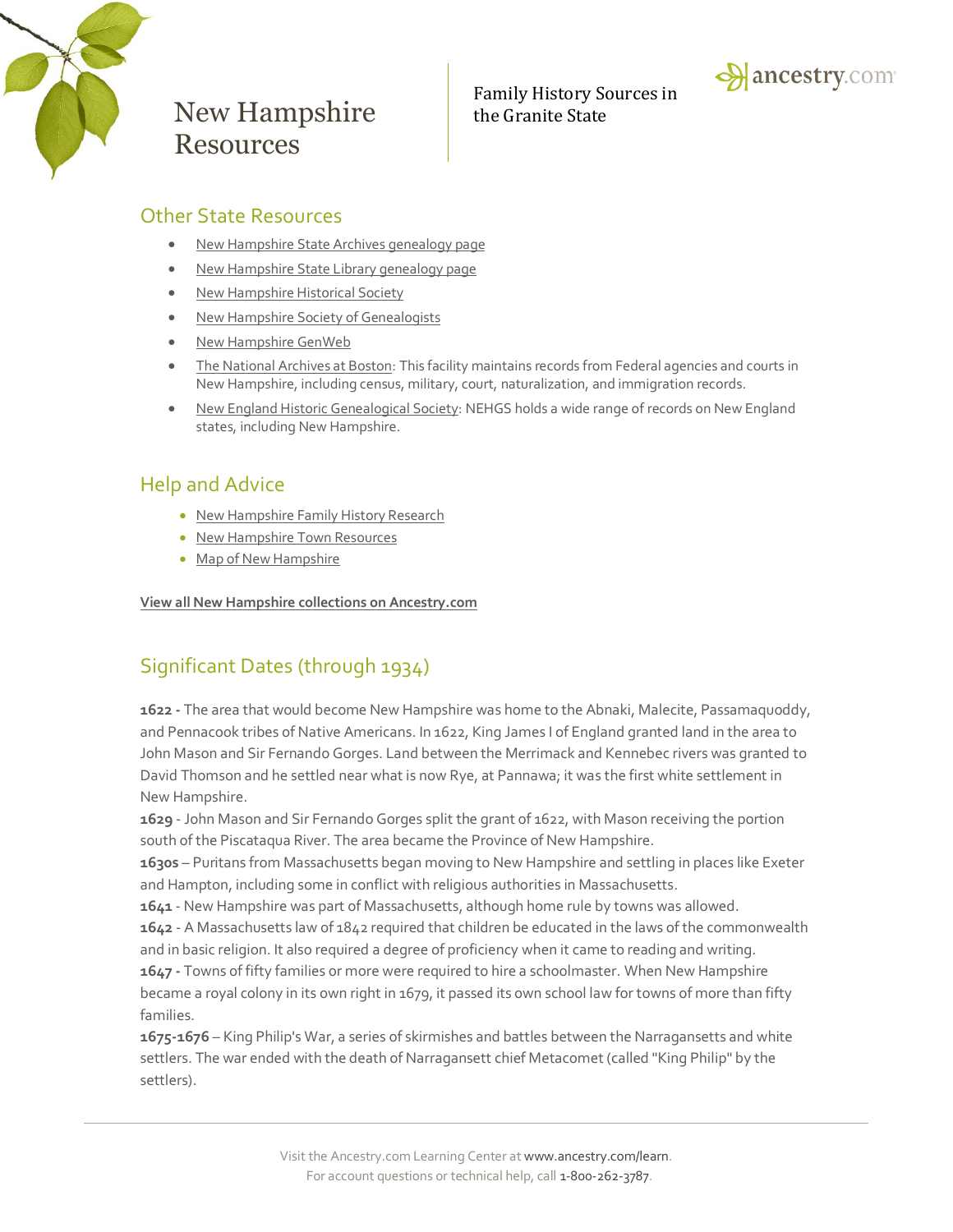

# Family History Sources in



**1679** - The Province of New Hampshire was founded independent of Massachusetts. **1686-1689** - The Dominion of New England was created, encompassing the present-day states of Connecticut, Maine, Massachusetts, New Hampshire, New Jersey, New York, Rhode Island, and Vermont. It was unpopular though and only lasted three years.

**1702-1713 –** An offshoot of the War of the Spanish Succession, Queen Anne's War was fought in the American theater and resulted in the cession of Acadia, Newfoundland, Hudson Bay, and Saint Kitts to Britain.

**1718 –** Widows were entitled to one-third of her husband's real and personal estate.

**1734** – Mast Free Riot when colonists dressed as Indians attack surveyors trying to inspect a mill suspected of cutting down pine trees near Exeter that were reserved for use in the Royal Navy as masts by legislation of 1705.

**1735**- The "Great Awakening," a Protestant religious movement, swept through New Hampshire. **1754-1763** – The French and Indian War was fought between Britain and France, pitting the British, the colonists, and their Native American allies against the French and their Native American allies. At the end of the war, France cedes all its land east of the Mississippi River, with the exception of New Orleans.

**1759 –** The western boundary of New Hampshire was set at the Connecticut River.

**1761 –** Widows were entitled to one-third of her husband's real and personal estate, and also her dower.

**1775-1783 –** The American Revolution was fought.

**1776** – New Hampshire frames the first commonwealth constitution in the U.S.

**1788** – New Hampshire is admitted as the  $9^{th}$  state.

**1802 –** The first of three "Christmas Fires" damaged the business district of Portsmouth on December 26.

**1804** – The Storm of October 1804 (also known as the 1804 Snow Hurricane) dumps heavy snow on New Hampshire.

**1806** – The second of the Christmas week fires spread from the Bow Street area to downtown on December 22.

**1808** – Concord became the state capital.

1809 – An explosion at a 4<sup>th</sup> of July celebration at Fort Constitution killed 14 people.

**1813** – The third and worst of the Christmas fires destroyed 300 buildings on State Street on December 22. The fires prompted the city to move to brick structures, rather than the wood structures that fed and facilitated the spread the fires.

**1816** – "The Year without a Summer," also known as the "Poverty Year." A series of nor'easters and cold fronts from Canada resulted in frost each month, which killed most of the crops in the region. This difficult winter accelerated migration from New England to western lands with more moderate climates. **1819** - The "Toleration Act" of 1819 put all religions in New Hampshire on equal footing and legislated that they needed to rely on the voluntary contributions of church members and could not tax the public in support of the congregation.

**1832-1835 –** The Republic of Indian Stream was a small unrecognized republic that existed for a short time in disputed territory along the New Hampshire border with Canada. Britain relinquished control in 1836, and it officially became part of New Hampshire in 1842 with the Webster-Ashburton Treaty. **1833 –** The Peterborough Public Library was established. It is the oldest tax-funded library in the world.